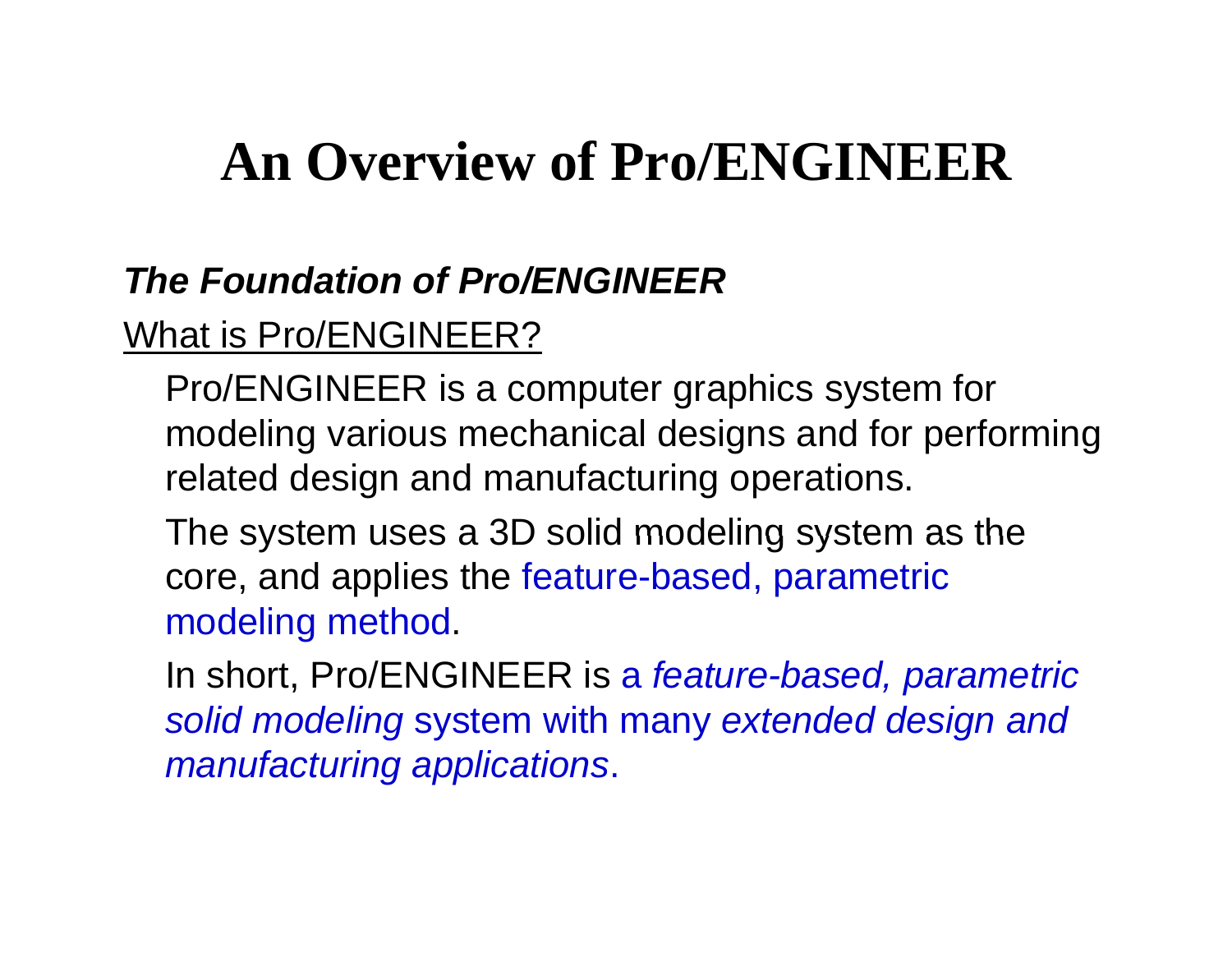## Pro/ENGINEER Packages

|                                       |                                                                                                                              | <b>Pro/ENGINEER</b><br>Foundation XE | ENGINEER<br>Advanced SE<br>Pro/ | Pro/ENGINEER<br>Advanced XE | Pro/ENGINEER<br>Enterprise SE<br>Enterprise | ENGINER<br>Enterprise XE<br>è |
|---------------------------------------|------------------------------------------------------------------------------------------------------------------------------|--------------------------------------|---------------------------------|-----------------------------|---------------------------------------------|-------------------------------|
| 3D Detail Design/<br>Part Modeling    | Design validation with PTC's ModelCHECK™                                                                                     |                                      |                                 |                             |                                             |                               |
|                                       | Solid, sheetmetal, and weld modeling                                                                                         |                                      |                                 |                             |                                             |                               |
|                                       | Support for 3D drawings and annotations per new ASME Y1 4.41 standard                                                        |                                      |                                 |                             |                                             |                               |
|                                       | 3D cabling and piping design                                                                                                 |                                      |                                 | О                           |                                             |                               |
| Surfacing                             | Advanced parametric surfacing                                                                                                |                                      |                                 |                             |                                             |                               |
|                                       | Global modeling and warp surface modification                                                                                |                                      |                                 |                             |                                             |                               |
|                                       | Interactive surface design for creating complex surfaces, G2 continuity                                                      |                                      |                                 | О                           |                                             |                               |
| Assembly<br>Modeling                  | Embed form, fit and function knowledge with AssemblySense™                                                                   |                                      |                                 |                             |                                             |                               |
|                                       | Flexible models; single BOM entry for multiple geometry states                                                               |                                      |                                 |                             |                                             |                               |
|                                       | Simplified representations and Shrinkwrap" which protects<br>intellectual property and reduces file size                     |                                      |                                 |                             |                                             |                               |
|                                       | Advanced assembly with top-down design, process planning, design<br>for manufacturability, and 2D associative process sheets |                                      |                                 | $\circ$                     |                                             |                               |
| Interoperability and<br>Data Exchange | Incorporation of Web Services for native Web connectivity                                                                    |                                      |                                 |                             |                                             |                               |
|                                       | Imported data repair                                                                                                         |                                      |                                 |                             |                                             |                               |
|                                       | Multi-platform support including Windows/Solaris/HP-UX                                                                       |                                      |                                 |                             |                                             |                               |
|                                       | Support for all major standards such as STEP/IGES/DXF/STL/VRML,                                                              |                                      |                                 |                             |                                             |                               |
|                                       | AutoCAD DWG, DXF (import of 3D with associated 2D), ACIS                                                                     |                                      |                                 |                             |                                             |                               |
|                                       | import/export, Parasolid import/export*                                                                                      |                                      |                                 |                             |                                             |                               |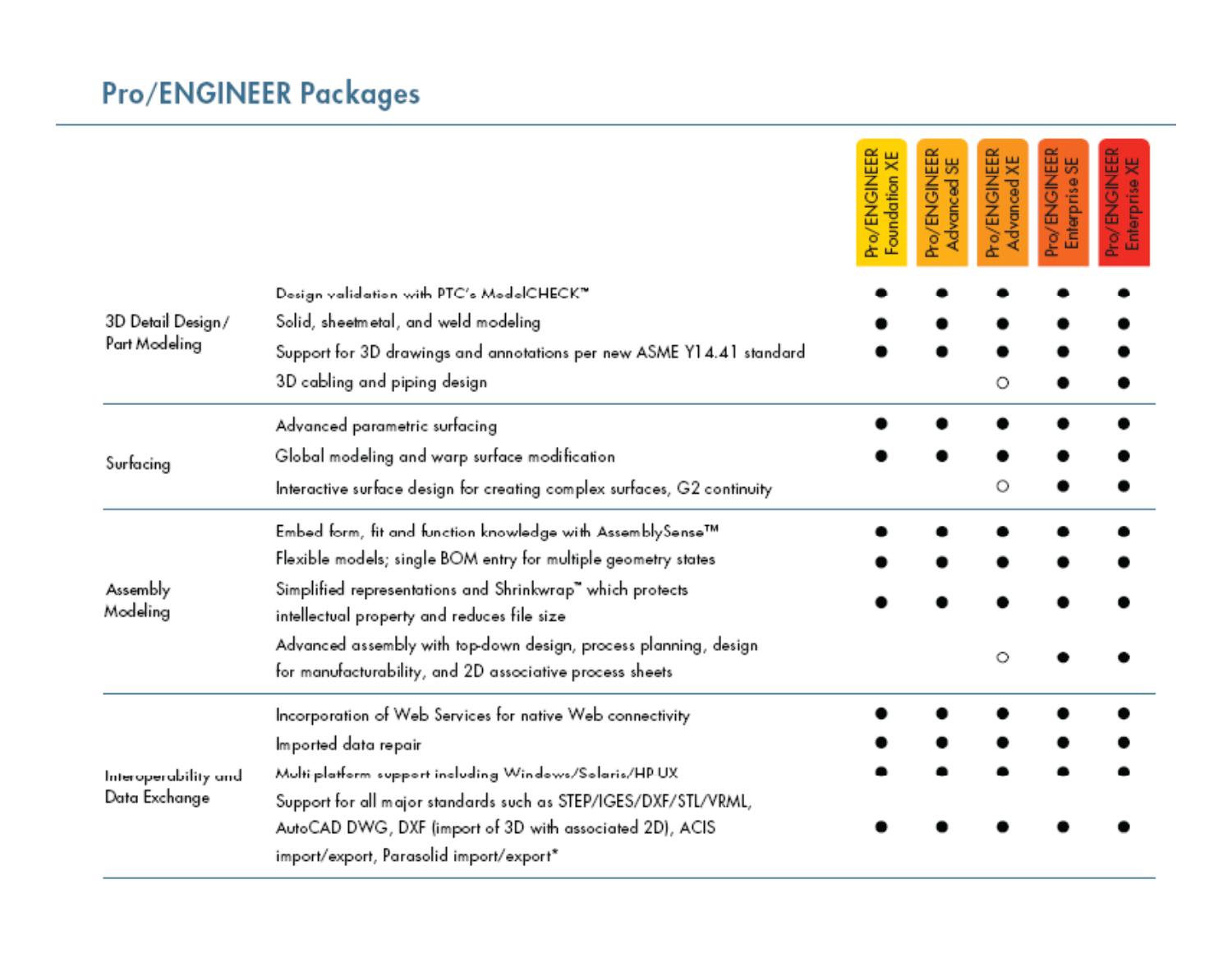|                                                           |                                                                                                                                                                                                                                                                                                                                                       | <b>Pro/ENGINEER</b><br>Foundation XE | Pro/ENGINEER<br>Advanced SE | Pro/ENGINEER<br>Advanced XE | Pro/ENGINEER<br>Enterprise SE | Pro/ENGINEER<br>Enterprise XE |
|-----------------------------------------------------------|-------------------------------------------------------------------------------------------------------------------------------------------------------------------------------------------------------------------------------------------------------------------------------------------------------------------------------------------------------|--------------------------------------|-----------------------------|-----------------------------|-------------------------------|-------------------------------|
| Simulation                                                | Real-time photorendering<br>Design animation with movies, motion envelopes, and interference checking<br>Mechanism kinematics design with click-and-drag animation<br>Mechanism dynamics simulation of force, velocity, acceleration, torque<br>Advanced behavioral modeling for product design and optimization<br>Structural and thermal simulation |                                      |                             | О<br>Ο                      |                               |                               |
| Collaboration and<br>Project Management                   | A secure project workspace for collaboration with global team members<br>Project management and execution that controls action items,<br>milestones and deliverables                                                                                                                                                                                  |                                      |                             |                             |                               |                               |
| Digital Product Data<br>Management and<br>Process Control | Pro/ENGINEER CAD data management<br>Broad enterprise product data management **<br>Automated change management process**<br>Configuration management **                                                                                                                                                                                               |                                      |                             |                             |                               |                               |
| Engineering<br>Optimization                               | Engineering calculations (Mathcad)<br>Tolerance Analysis<br>(Pro/ENGINEER Tolerance Analysis Extension powered by CETOL Technology)<br>Digital Rights Management (Pro/ENGINEER Rights Management Extension)                                                                                                                                           |                                      |                             |                             |                               |                               |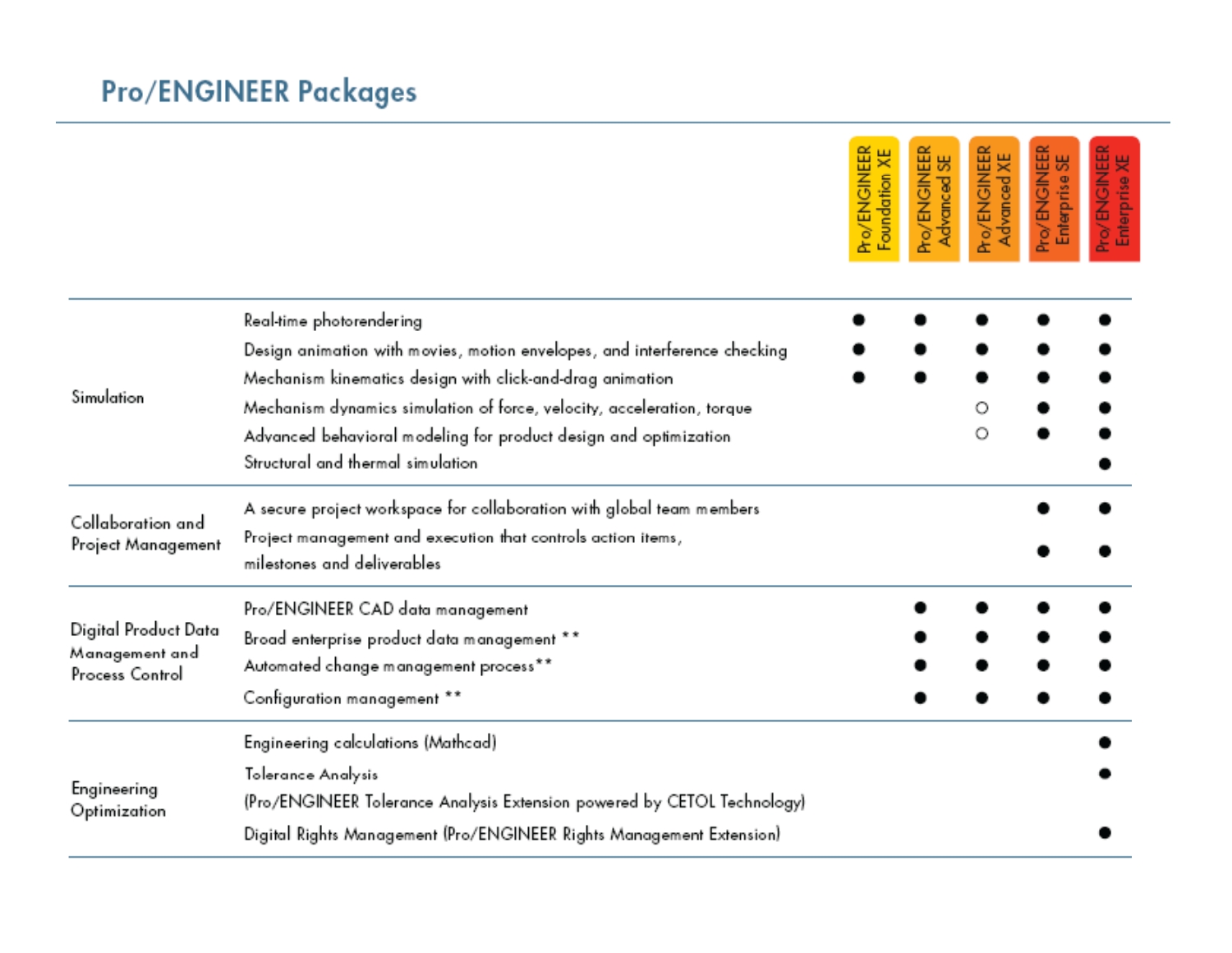## **How is Pro/ENGINEER different from other CAD ? s ystems ?**

Pro/ENGINEER was the first CAD system entirely based upon feature-based design and parametric modeling. Today most software producers have recognized the advantage of this approach and shifted their product onto this platform. Nevertheless, the differences between a feature-based, parametric solid modeling CAD system, and a conventional CAD system include:

Solid Model Wireframe and Solid Model Parametric Model **Fixed Model** Feature-Based Modeling **Primitive-Based Modeling** Single Data Structure and Full Function-Oriented Data Structure Associativity **Associativity** and Format Interpreters Subject-Oriented Sub-Modeling Syst Manufacturing Information Texts Attached to Geometry Entities Associated with FeaturesGeneration of an Assembly by **Example 20** Generation of an Assembly by Assembling Components **Positioning Components** 

### **Pro/ENGINEER Conventional CAD Systems**

Systems A Single Geometry-Based System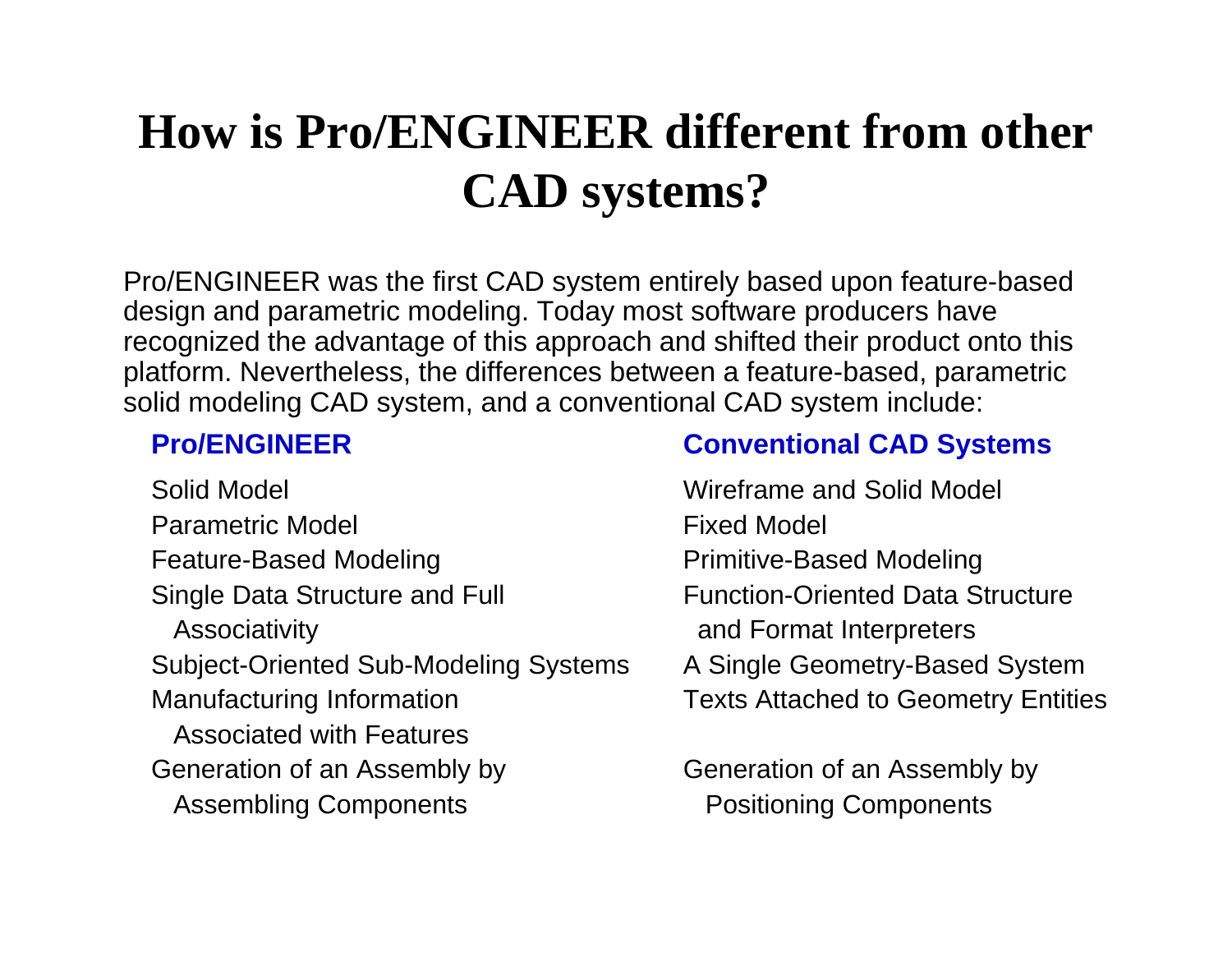### **Ease of Use:**

- $\bullet$  Pro/ENGINEER was designed to begin where the design engineer begins with features and design criteria, through cascading menus.
- Expert users employ "map keys" to combine frequently used commands along with customized menus to exponentially increase their speed in use.
- Pro/ENGINEER provides the ability to sketch directly on the solid model, feature placement is thus simple and accurate.

**Full Associativity:** Pro/ENGINEER is based on <u>a single data structure</u>, with the ability to make change built into the system. Therefore, when a change is made anywhere in the development process, it is propagated throughout the entire design-through-manufacturing process.

### **Parametric Feature Parametric, Feature-Based Modeling Based Modeling:**

- Pro/ENGINEER's features features contain non-geometric information, such as manufacturing processes and associated costs, as well as information about location and relationships.
- This means that features do not require coordinate systems for placement, and they "know" how they are related to the rest of the model. As a result, changes are made quickly and always adhere to the original design intent.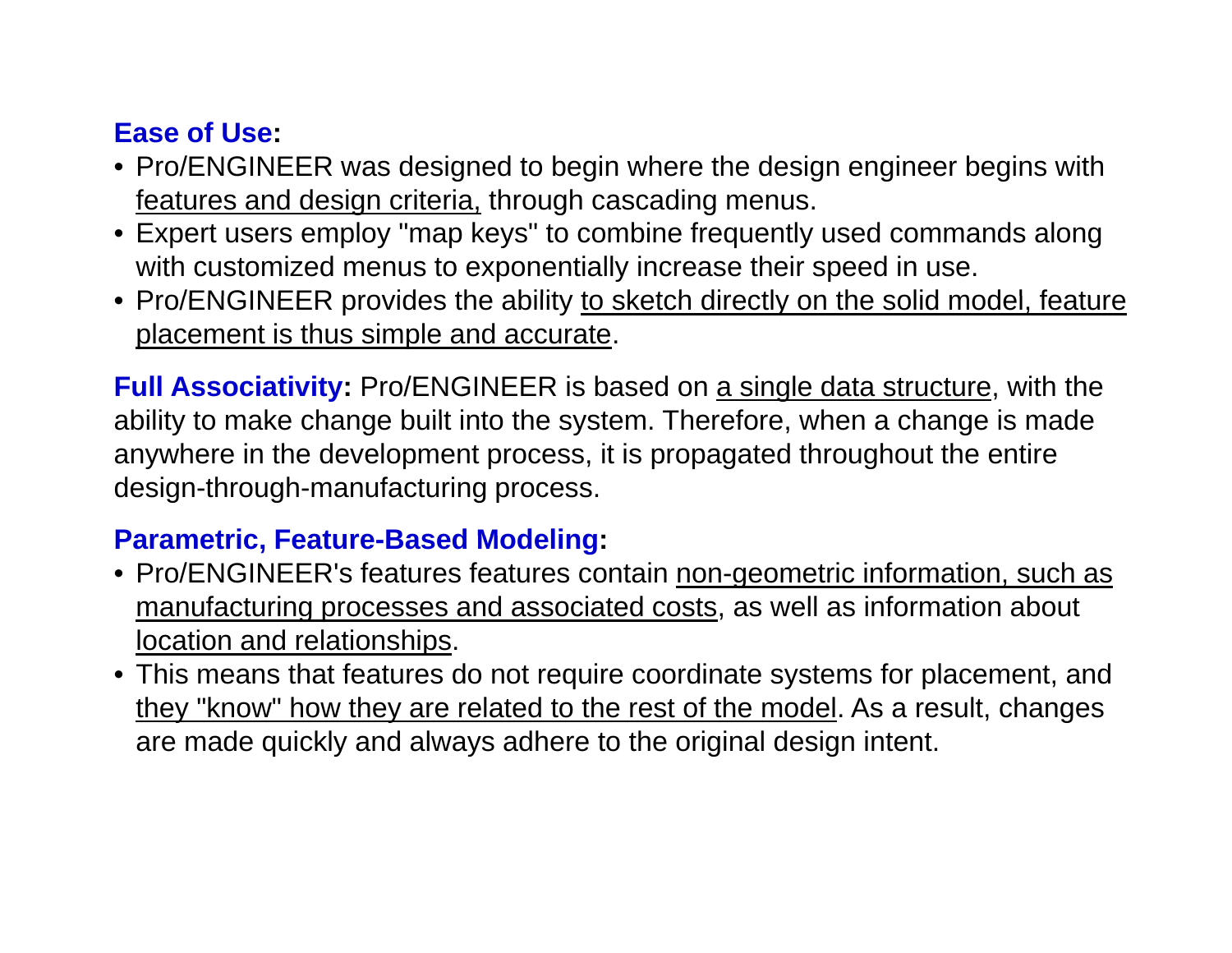### **Powerful Assembly Capabilities:**

- $\bullet$  Assembling components is easy with Pro/ENGINEER Simply tell the system to "**mate**," "**insert**," or "**align**" the components. They are assembled, always maintaining the design intent.
- Components "know" how they are related, so if <u>one changes, either positionally</u> or geometrically, the other will change accordingly. Parts can be designed right in the assembly and defined by other components, so if they move or change size, the part will automatically update to reflect the change.

**Robustness:** The Pro/ENGINEER family of products is based on a double precision, non-faceted solid modeling core. This provides the engineer with the most accurate representation of geometry, mass properties, and interference checking available.

**Change Management:** Powerful change capabilities are inherent with Pro/ENGlNEER full associativity, enabling design-through-manufacturing disciplines to execute their functions in parallel.

### **Hardware Independence:**

- Pro/ENGINEER runs on all of the major <u>UNIX</u> and Windows platforms, maintaining the same look and feel on every system.
- Users can select the most economical hardware configuration for their needs, and mix and match any -combination of platforms.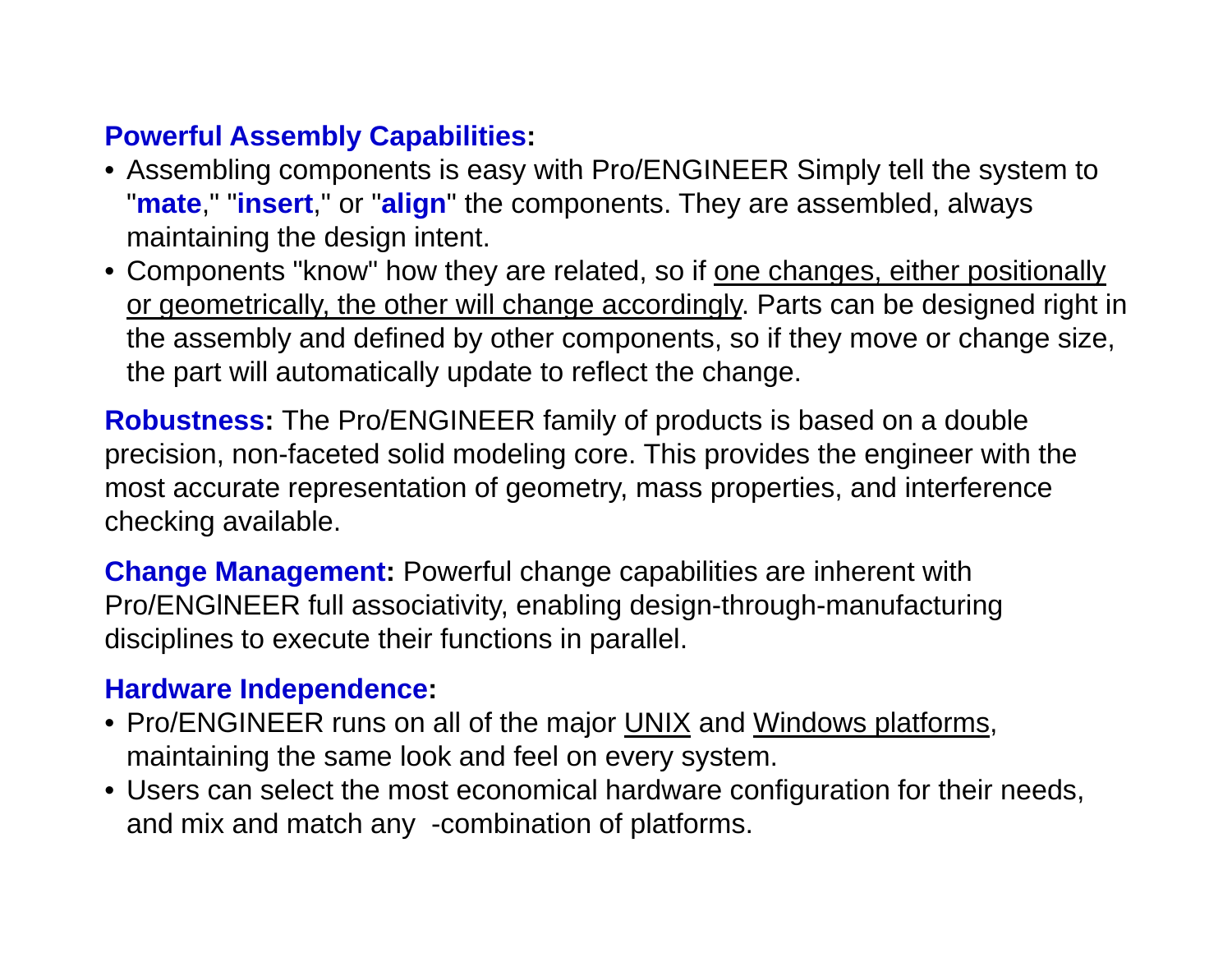# **Pro/ENGINEER Functionality**

The basic functionalit y of Pro/ENGINEER is broken into four major areas:

- $\bullet$ Part Modeling and Design
- $\bullet$ Assembly Modeling and Design
- •Design Documentation (Drawing Generation)
- General Functionality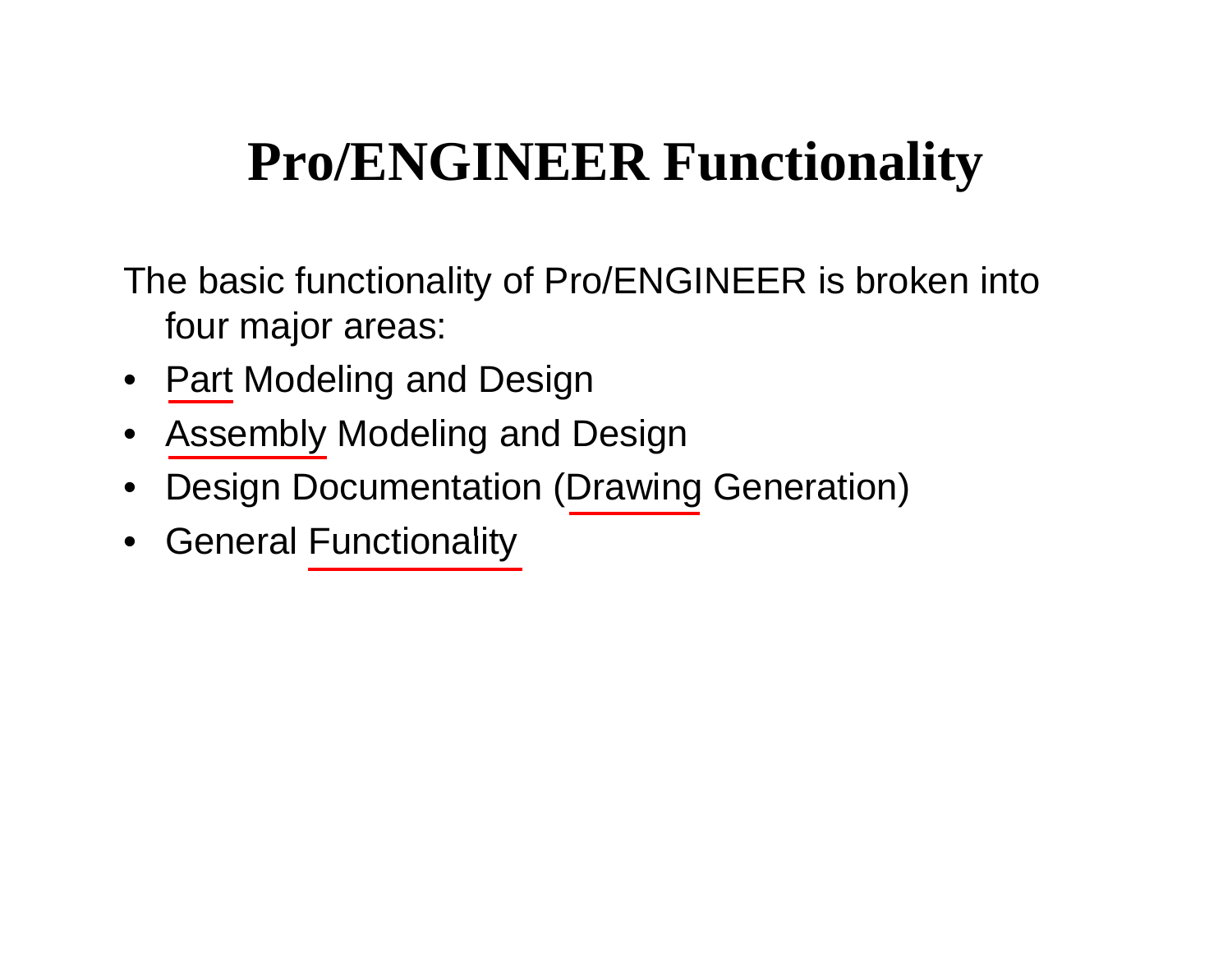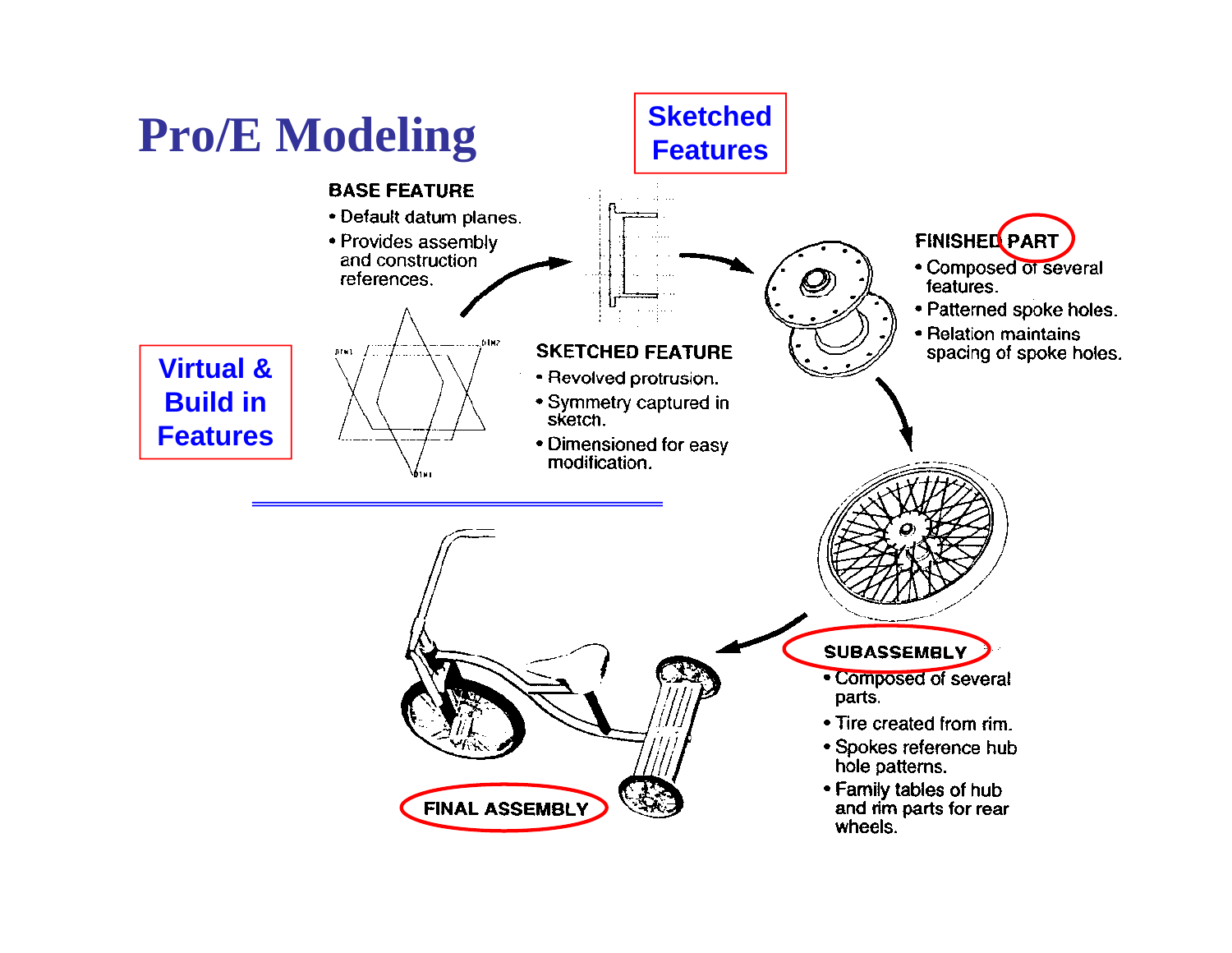## **Part Design and Modeling**

### **Defining Geometry - Feature-Based Design**

- • Create **sketched features** including protrusions, cuts, and slots made by either extruding, revolving, or sweeping along a 2D sketched trajectory, or blending between parallel sections
- $\bullet$  Create **pick and place features**, such as holes, shafts, chamfers, rounds, shells, regular drafts, flanges, ribs, etc.
- $\bullet$ Sketch cosmetic features
- $\bullet$ **• Reference datum** planes, axes, points, curves, coordinate systems, and graphs for creating non-solid reference datum

### **Manipulating Geometry and Parametric Modeling**

- $\bullet$  Modify, delete, suppress, redefine, and reorder features, as well as making features "read-only"
- $\bullet$ Create table-driven parts by adding dimensions to the family table
- $\bullet$  Capture **design intent** by creating relations between part dimensions and parameters
- $\bullet$  Generate **engineering information**, including mass properties of parts, model cross sections, and reference dimensions
- $\bullet$ Create geometric **tolerances** and surface finishes on models
- $\bullet$ Assign density, units, material properties or user-specified mass properties to a model
- $\bullet$ Additional functionality available through Pro/FEATURE.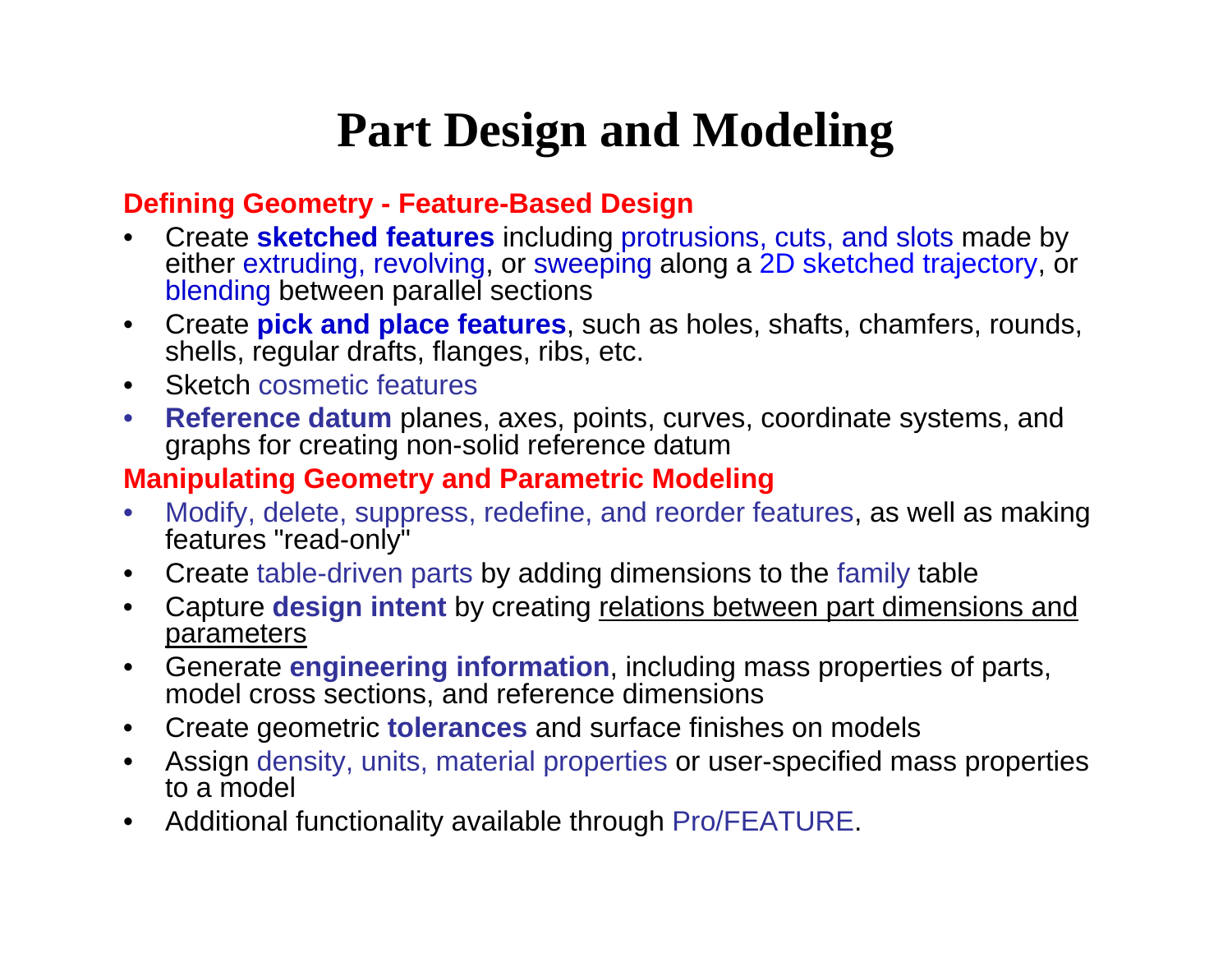# **Assembly Design**

- Place components and subassemblies using commands like **mate**, **align**, and **insert** to create full product assemblies
- Disassemble components from an assembly
- Modify assembly placement **offsets**
- Create and modify assembly datum planes, coordinate systems, and cross sections
- Modify part dimensions in assembly mode
- Generate engineering information, bills of materials, reference dimensions, and assembly mass properties
- Additional functionality available through Pro/ASSEMBLY.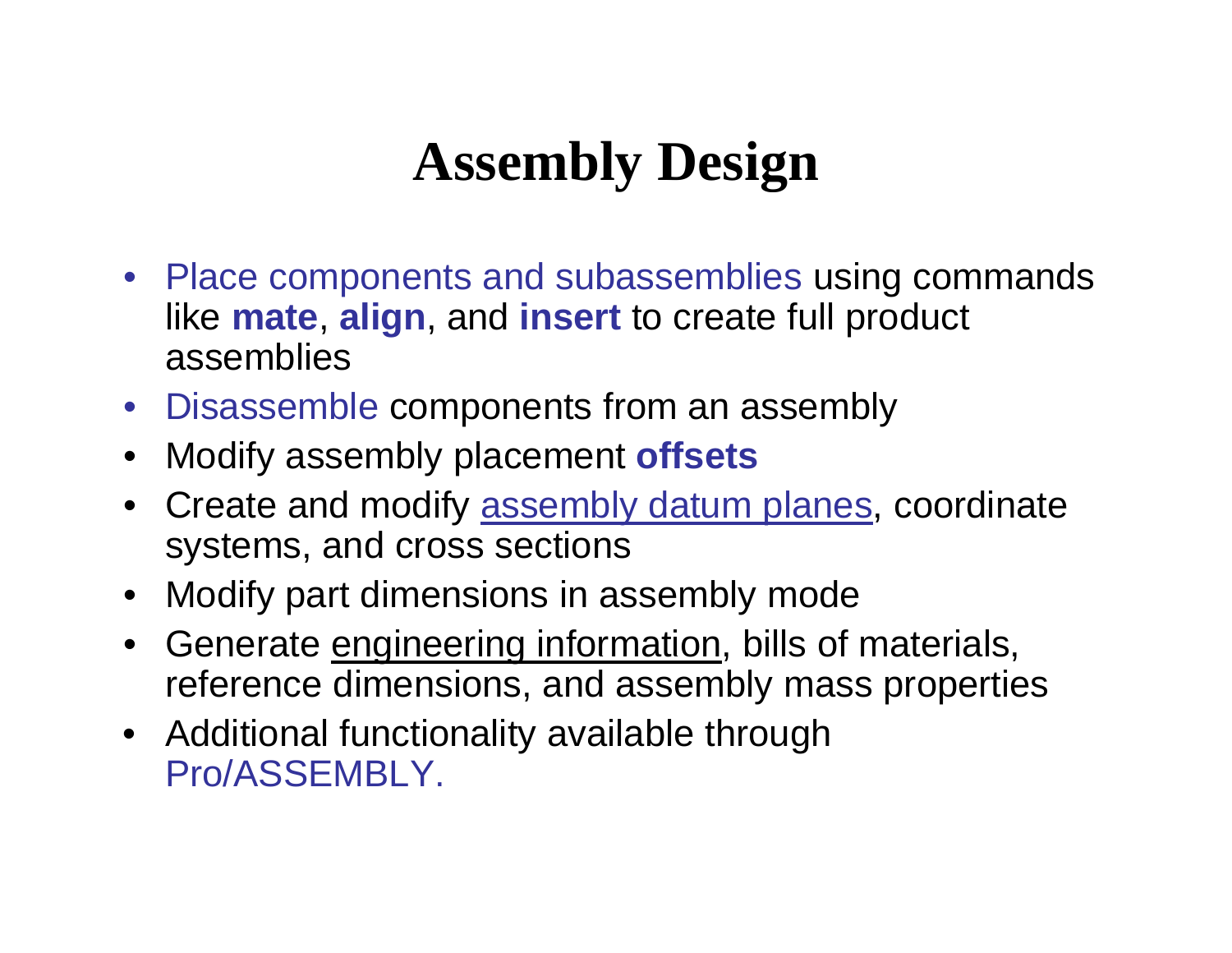## **Design Documentation (Model Drawings) Drawings)**

- $\bullet$  Create numerous types of **drawing views**, including general, projection, auxiliary, detailed, exploded, partial, area cross-section, and perspective
- Perform extensive **view modifications**, including changing the view scale and the bound-aries of partial or detailed views, adding projection and cross-section view arrows, & creating snapshot views
- Create drawings with multiple models, delete a model from a drawing, set and high-light the current model of a drawing
- Use a sketch as a parametric drawing format
- $\bullet$ **Manipulate dimensions**, including show, erase, switch view, flip arrows, move dimen-sions, text, or attach points
- $\bullet$ Modify dimension values and number of digits
- $\bullet$ Create, show, move, erase, and switch view for standard **notes**
- $\bullet$ Include existing geometric tolerances in drawing notes
- $\bullet$ Update the model geometry to incorporate design changes
- $\bullet$ **Markup** drawings to indicate changes to be made
- $\bullet$ • Export a drawing IGES file
- $\bullet$ Additional functionality available through Pro/DETAIL.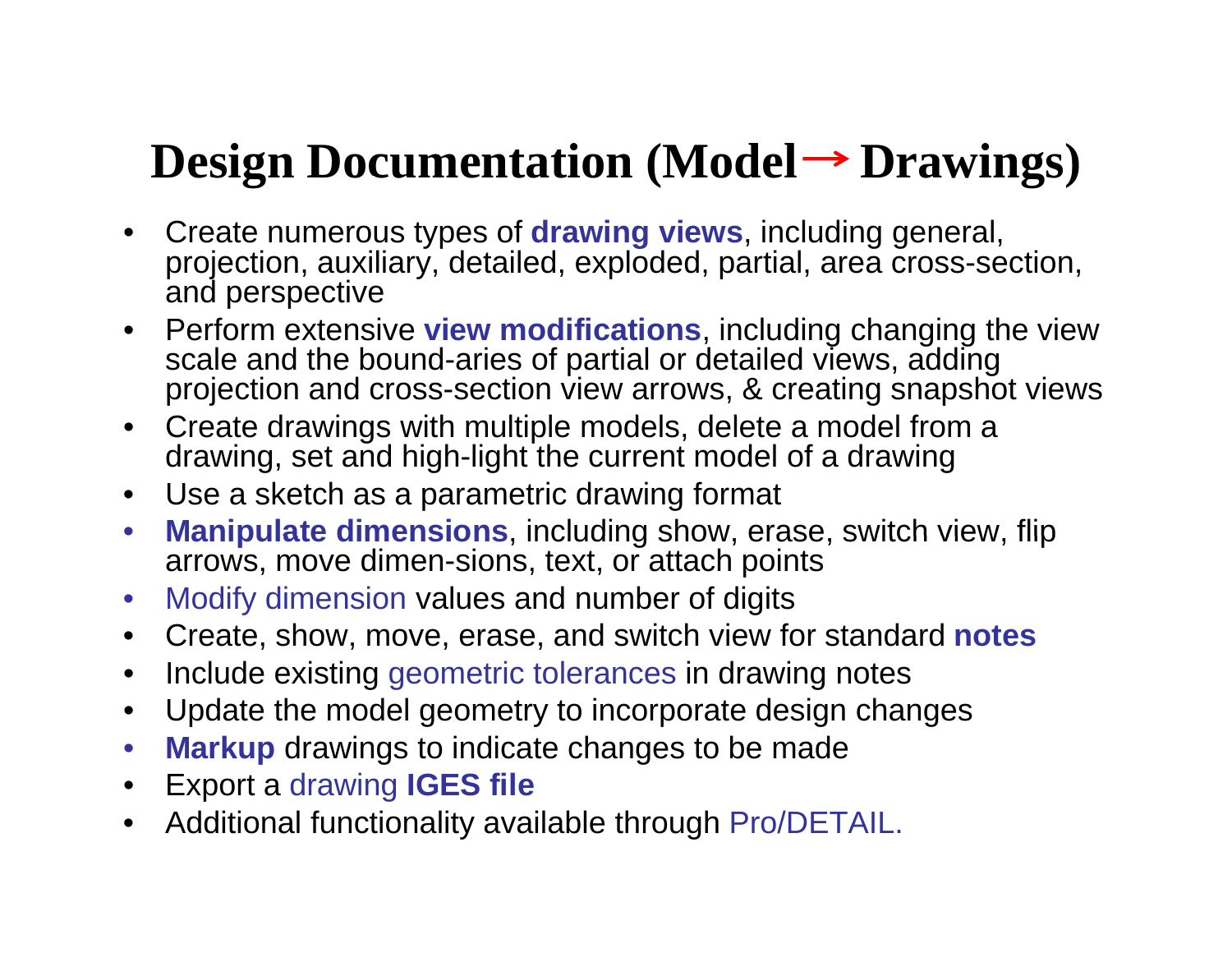## **General Functionality**

- Database mana gement commands
- Layer control for placing items on a layer and displaying layers
- Measuring commands for distance, geometric information angle, clearance, and global interference on parts and assemblies
- Viewing capabilities to pan, zoom, spin, shade, and re-orient models and drawings.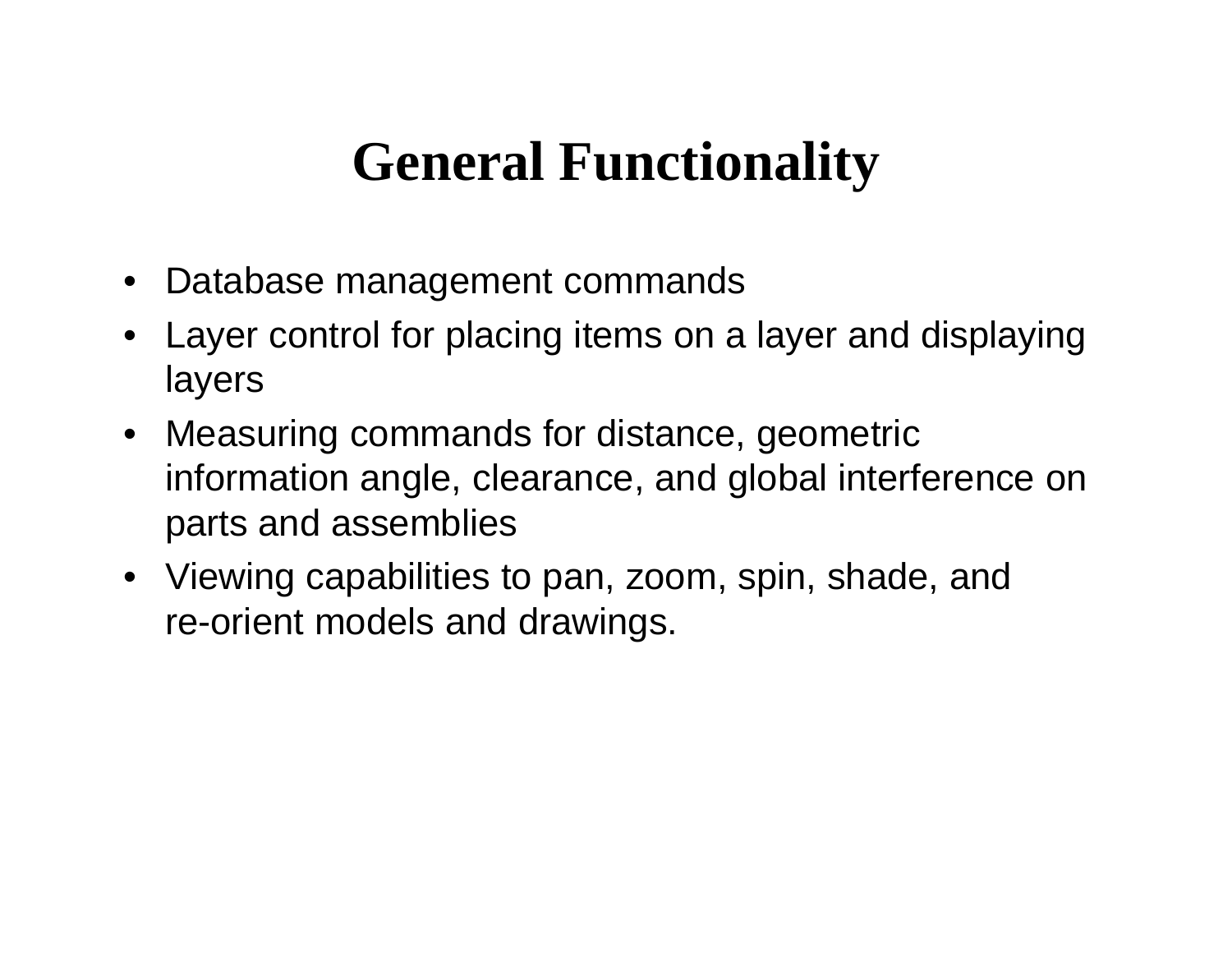## **The Function Modules of Pro/ENGINEER of**

The core of Pro/ENGINEER is the *feature -based, parametric solid modeling* system for modeling mechanical *parts*.

The part model created by this system can be used to form mechanical *assemblies* and to produce *engineering drawings*.

The model can also be used to carry out **many other** related *analysis, simulation, planning and manufacturing* activities such as the generation of CNC tool paths and Bills of Material. These extended functions are reflected by the following example Pro/ENGINEER **modes**.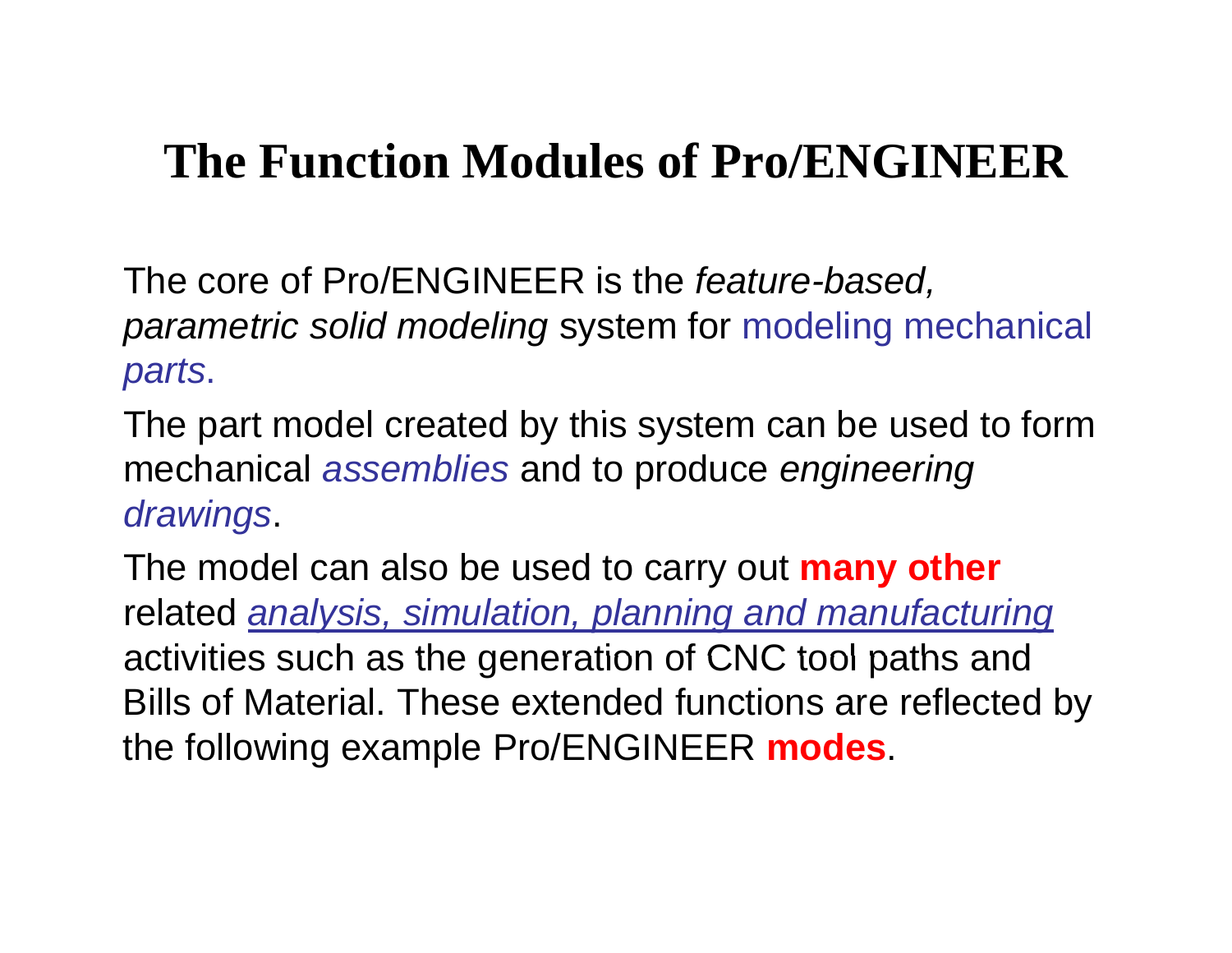## **BASIC MODES**

- **Sketcher**Define the 2D cross-section (or section) of an object model for sweeping.
- **Part**Create the solid model of a part.
- **Assembly** Form the solid model of an assembly of multiple components.
- **Drawing** Produce engineering drawings of parts and assemblies created in Pro/ENGINEER. These drawings are fully associative with the 3D solid model. When a dimension in the drawing is changed the dimension of the associated 3D model(s) will be automatically updated, and vice versa.

These are frequently used Pro/ENGINEER modes.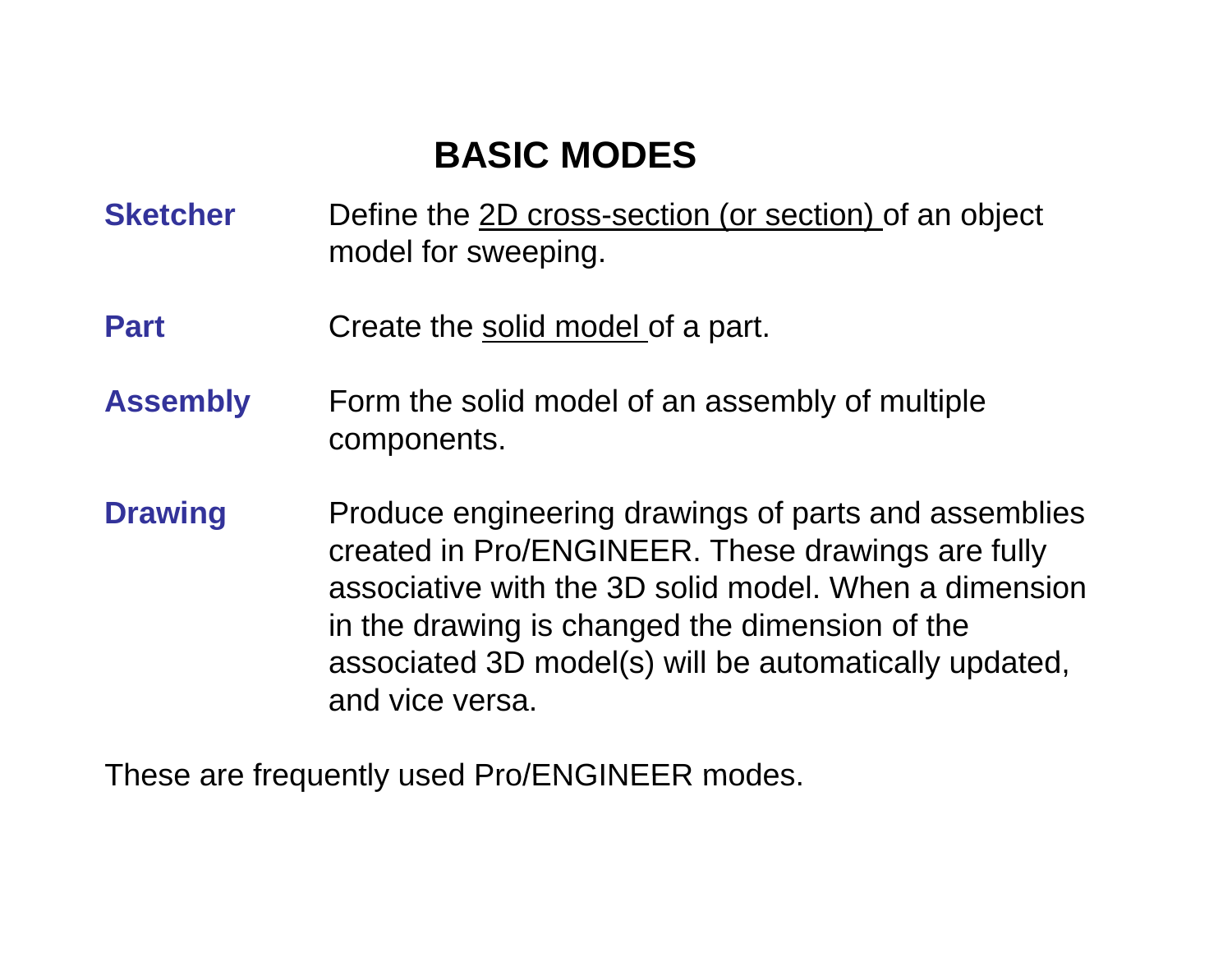**Pro/ENGINEER Detailed Design (CAD)**

Pro/ENGINEER Flex3CPro/ENGINEER Foundation Advantage Pro/ENGINEER **Advanced Assembly** Pro/ENGINEER **API Toolkit** Pro/ENGINEER **Design Collaboration** Pro/ENGINEER Expert Framework Pro/ENGINEER Student Edition

**Pro/ENGINEER Simulation** (Analysis/Result Display) **(CAE)**

Pro/ENGINEER **Advanced Structural and Thermal** Pro/ENGINEER **Structural and Thermal** Pro/ENGINEER Fatigue Advisor Pro/ENGINEER **Mechanism Dynamics** Pro/ENGINEER Behavioral Modeling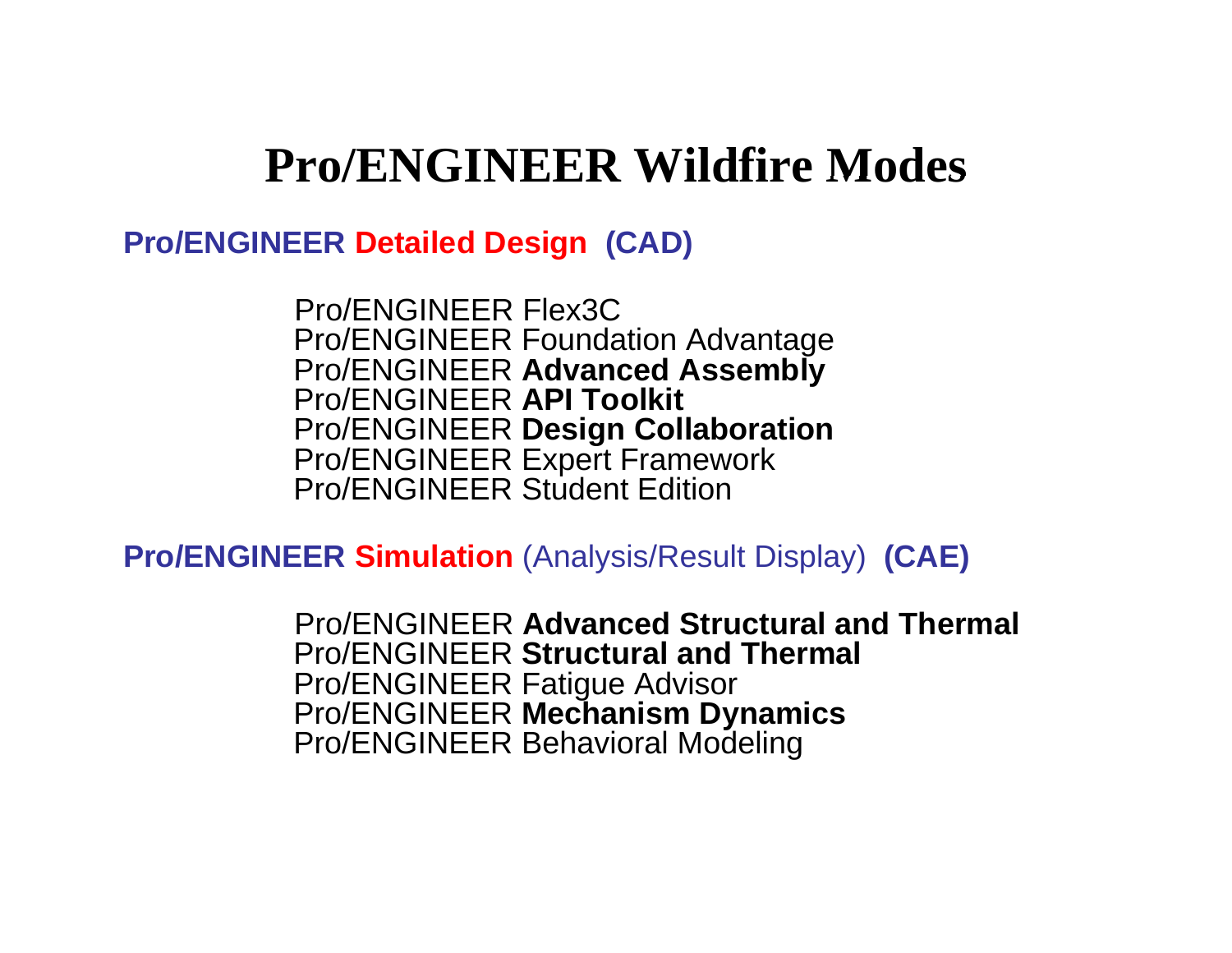### **Pro/ENGINEER Production (CAM)** Pro/ENGINEER Complete Mold Design Pro/ENGINEER **Com p g lete Machinin** Pro/ENGINEER **Computer-Aided Verification** Pro/ENGINEER Expert Moldbase Pro/ENGINEER NC Sheetmetal Pro/ENGINEER Plastic Adviso r Pro/ENGINEER **Prismatic and Multi-surface Milling** Pro/ENGINEER Production Machining Pro/ENGINEER Progressive Die Pro/ENGINEER Tool Desi g n

**Pro/ENGINEER Routed Systems**

Pro/ENGINEER Routed Systems Designer Pro/ENGINEER Piping Design Pro/ENGINEER Cabling Design

**Pro/ENGINEER Workgroup Data Management** Pro/INTRALINK Windchill Pro/ENGINEER Extension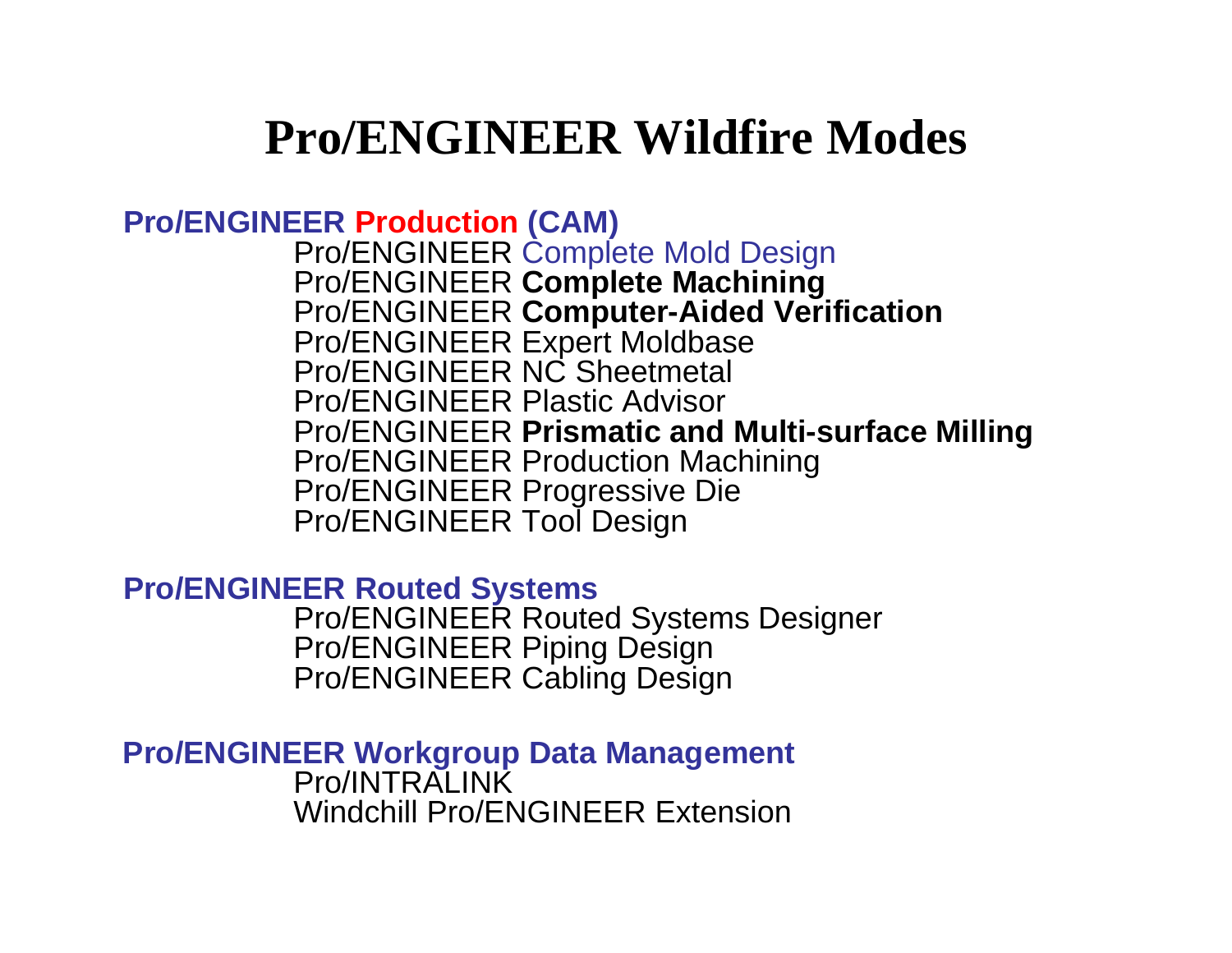**Pro/ENGINEER Conceptual and Industrial Design** Pro/CONCEPT Pro/ENGINEER **Advanced Rendering** Pro/ENGINEER **Interactive Surface Design** Pro/ENGINEER **Reverse Engineering**

### **eDrawings for Pro/ENGINEER**

### **Windchill**

Windchill PDMLinkWindchill ProjectLink Windchill PartsLink Windchill Integrations Windchill MCAD & ECAD Integrations Windchill Enterprise Systems Integrations Windchill DynamicDesignLink Windchill ProductView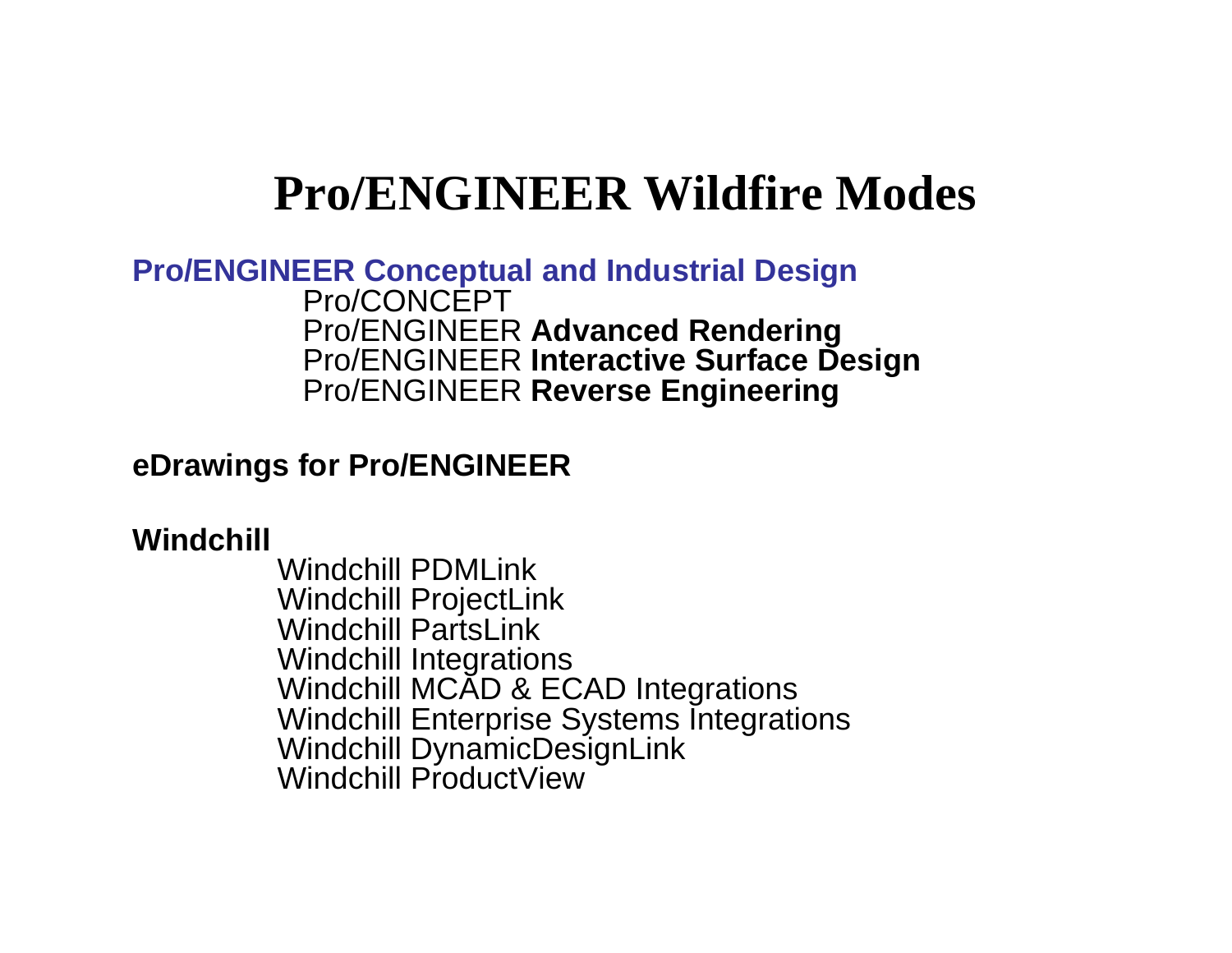### **Pro/MECHANICA (FEA)**

**Pro/DESKTOP**

**DIVISION**DIVISION Mockup DIVISION ProductView DIVISION Reality

**CADDS 5i** CADDS 5i Modeling Foundation CADDS 5i Mechanical CADDS 5i **Shipbuilding** CADDS 5i Data Exchange CADDS 5i Optegra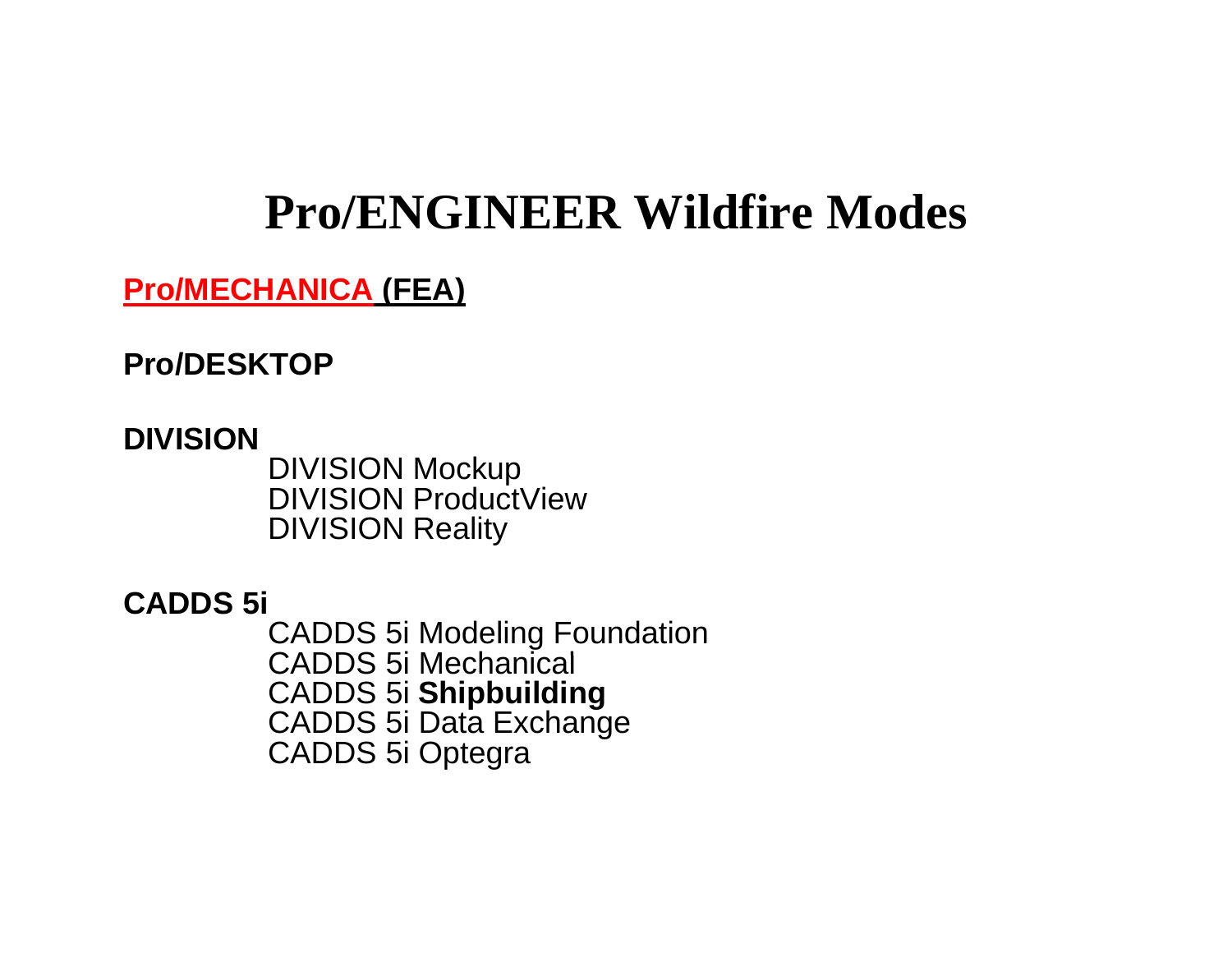### **DIMENSION III**

Granite Interoperability Kernel

**Harmony** 

**InterComm InterComm Expert** InterComm EDAcompare InterComm EDAconduit

**PLM Solutions**

**Product Development System** Product Lifecycle Management (PLM) Product First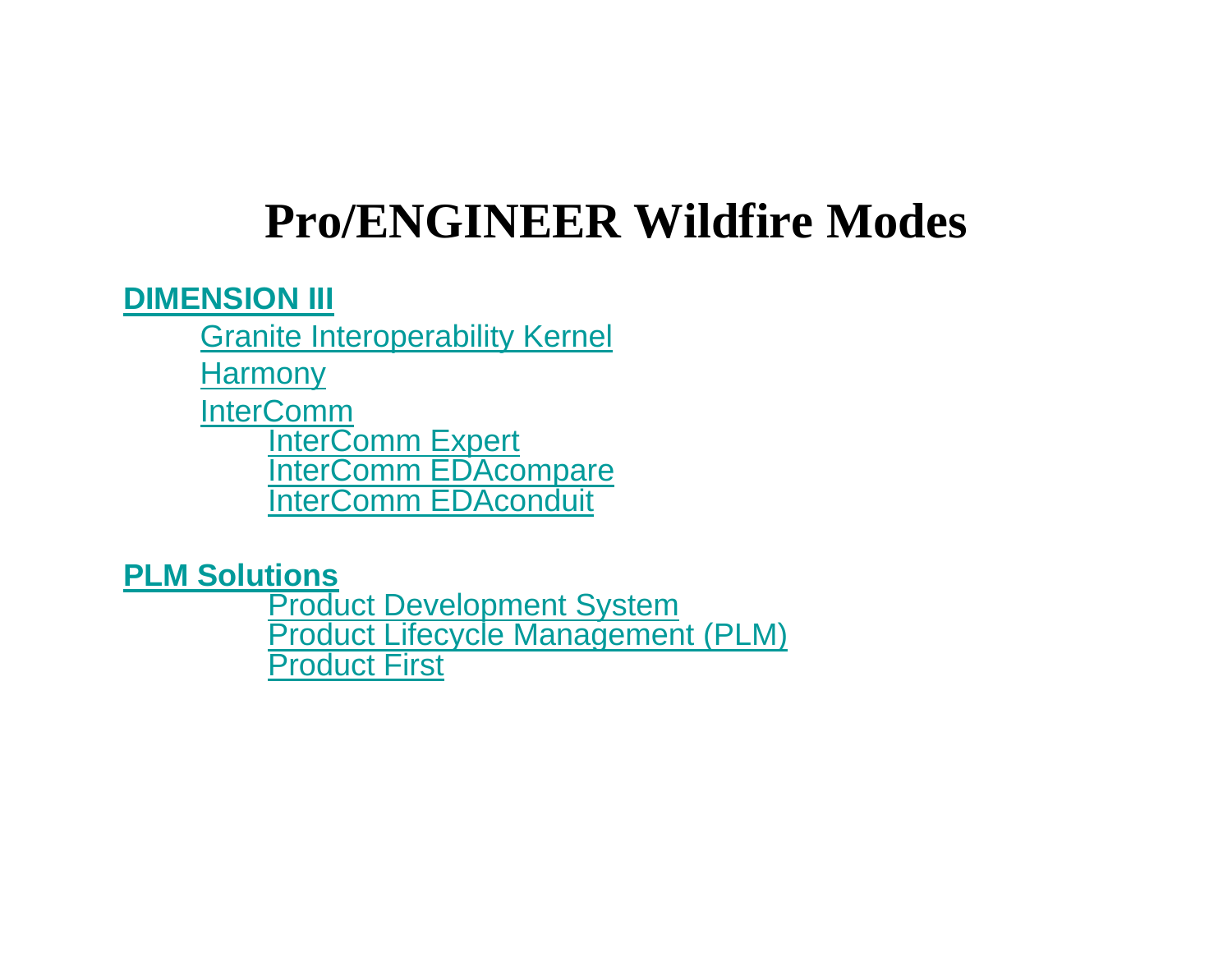## **References and Tutorials**

- $\bullet$  Pro/ENGINEER Tutorials at the Course Home page: http://www.me.uvic.ca/~mech410/proe\_tutorials.html
- $\bullet$  Pro/ENGINEER Manual - the manual can be put on-line within Pro/ENGINEER. To read a manual item one needs to point the mouse cursor to the item and to press the right mouse button.

#### •**Schroff Development Corp. (SDC) Professional Bookstore**

http://www.schroff.com/

Books for Pro/ENGINEER Wildfire

- Introduction to Pro/ENGINEER Wildfire
- Design Modeling with Pro/ENGINEER
- Modeling with Pro/ENGINEER
- Mechanical Engineering Design with Pro/ENGINEER
- Parametric Modeling with Pro/ENGINEER
- Pro/ENGINEER Tutorial & MultiMedia CD
- Pro/ENGINEER Advanced Tutorial
- Design Process Management using Pro/INTRALINK
- Design for Manufacturing with Pro/MANUFACTURING
- Pro/MANUFACTURING Tutorial
- Pro/MECHANICA Structure Tutorial
- Pro/MECHANICA Structure: Elements and Applications
- Pro/MECHANICA Structure: Elements and Applications Part 2
- Pro/MECHANICA Motion Mechanism Design and Analysis
- An Introduction to Pro/SHEETMETAL
- Applications in Sheet Metal: Using Pro/SHEETMETAL and Pro/ENGINEER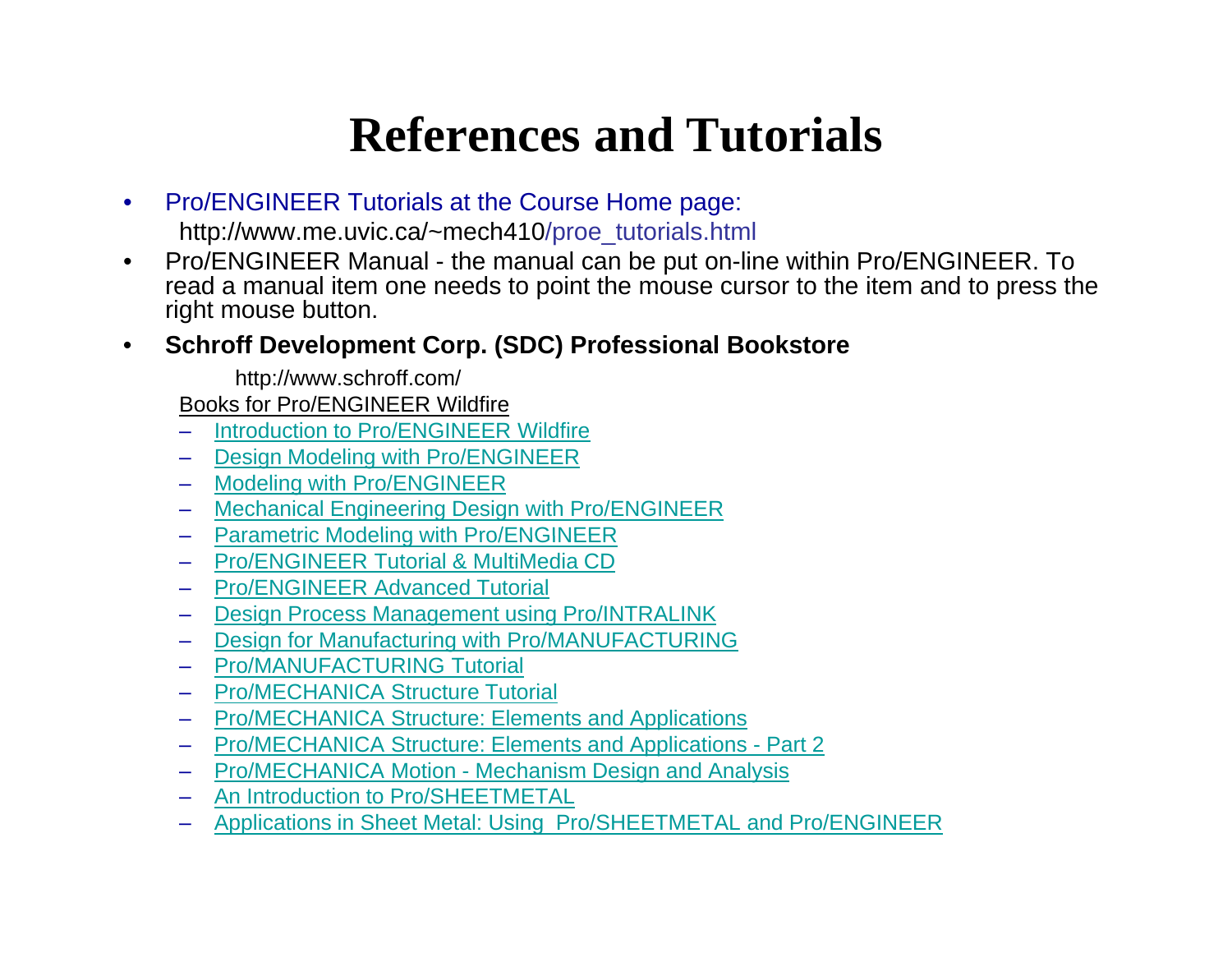## **Pro/ENGINEER Wildfire R C esource Center**

The Resource Center appears each time when one starts Pro/ENGINEER Wildfire. It can be accessed at:

http://www.ptc.com/community/resource\_center/proengineer/index.htm The web site provides many useful Pro/ENGINEER Tools and Tutorials.

### **Three Key Sources of Pro/E Information:**

- 1) Course website: http://www.me.uvic.ca/~mech410 /
- 2) Pro/ENGINEER Wildfire Resource Center (above address)
	- Pro/ENGINEER Tools and Tutorials (next page).
- 3) Schroff Development Corp. (SDC) Professional Bookstore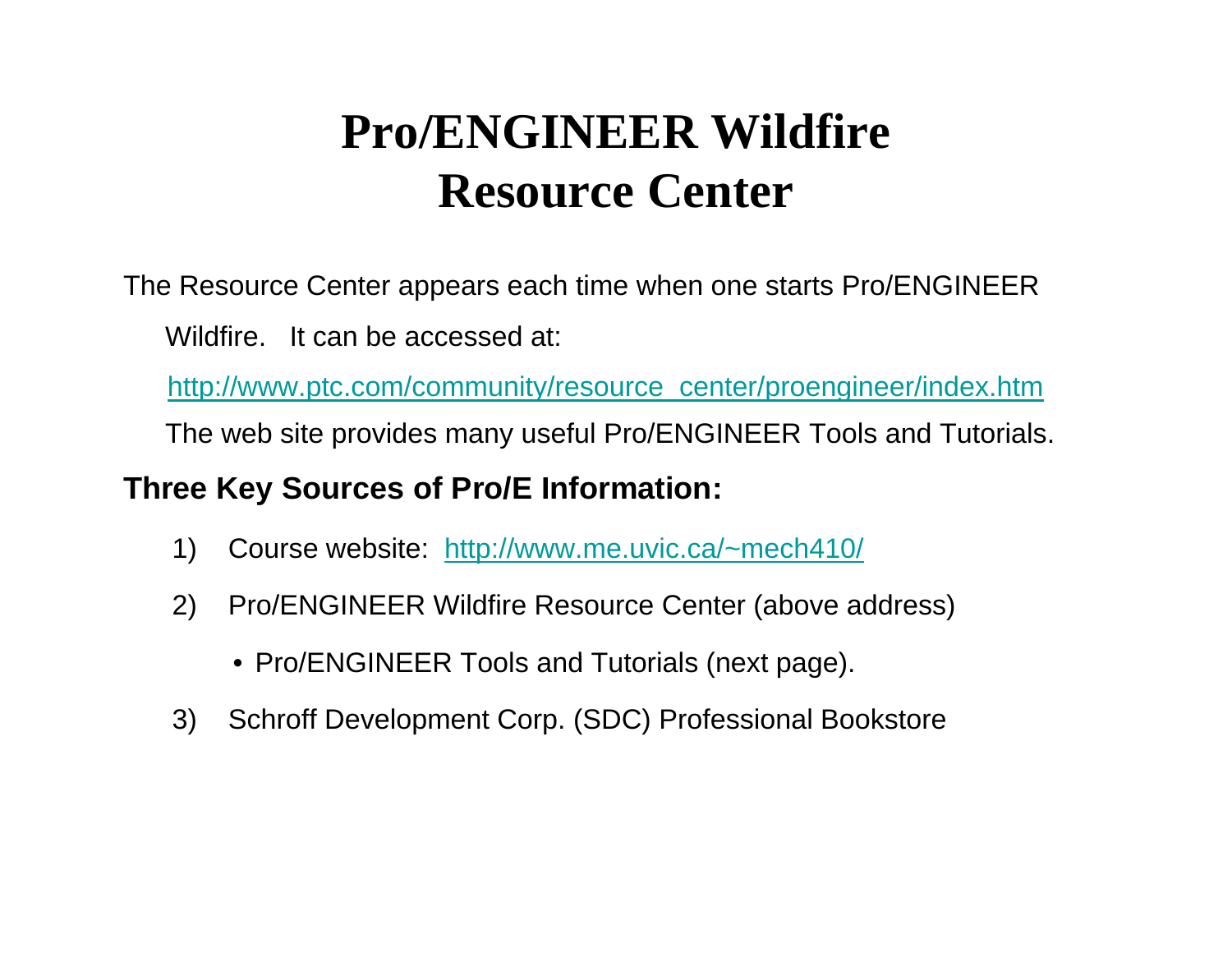### Web address: http://www.ptc.com/community/resource\_center/proengineer/index.htm#



#### Home > Resource Center

▲ Print ■ Email this page



Learn Pro/ENGINEER with the latest Pro/ENGINEER release essentials, alerts, menu mappers, tools & tutorials and more.

### Sign-up today NEW Pro/ENGINEER Wildfire 4.0 classes! SEE SCHEDULE >

#### **COMMUNITY**



#### **SUPPORT RESOURCES**

Customer Support Platform Support Global Maintenance Support

#### **FOR SYSTEM ADMINISTRATORS**

#### **Read This First**

Pro/ENGINEER Wildfire 4.0 Pro/ENGINEER Wildfire 3.0

### What's New in Pro/ENGINEER

Find out what's new in the latest release of Pro/ENGINEER.

### Pro/ENGINEER TOOLS AND TUTORIALS

#### What's New in Pro/ENGINEER Wildfire 4.0 Tutorial

Experience the many new capabilities and productivity improvements from previous releases.

#### **Getting Started with Pro/ENGINEER Wildfire**

Getting Started with Pro/ENGINEER Wildfire is a tutorial-based introduction to creating parts, assemblies, and drawings in Pro/ENGINEER.

#### **Quick Reference Card**

Print the full color quick reference card as a handy reference for toolbars, selection and controls.

- · Pro/ENGINEER Wildfire 4.0
- · Pro/ENGINEER Wildfire 3.0
- · Pro/ENGINEER Wildfire 2.0

#### **Pro/ENGINEER Wildfire Menu Mapper**

Learn the menu paths from one version of Pro/ENGINEER to another.

#### **Personal Productivity Tools**

See these tips to become more productive with Pro/ENGINEER.

#### **Parts Library**

View parts libraries, use free Pro/ENGINEER drawings and CAD models from leading suppliers and search for manufacturers.

#### **Demos, Tools & Tutorials**

These additional demos and tutorials were developed by product experts.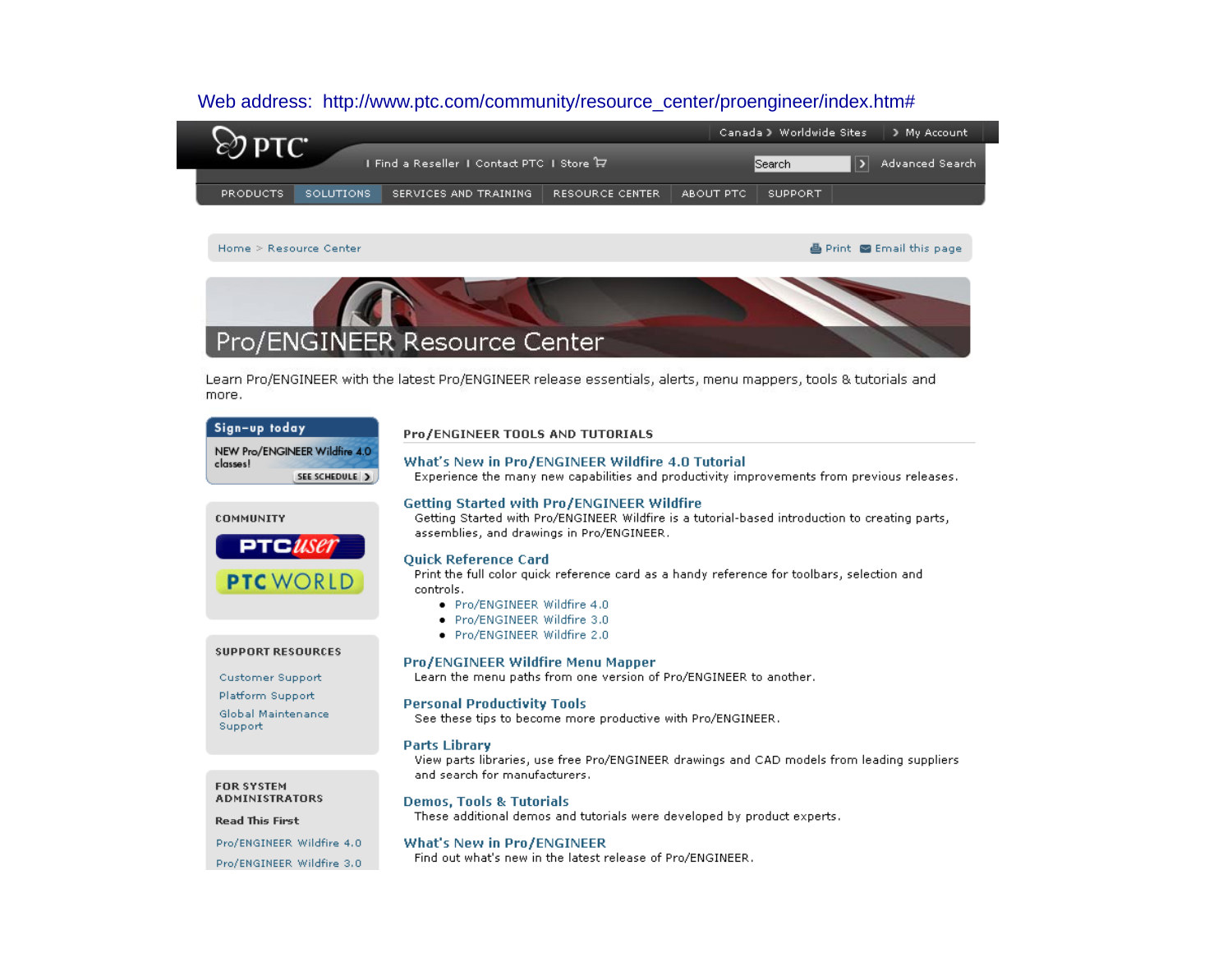# **Pro/ENGINEER Tools and Tutorials (1)**

- •Getting Started with Pro/ENGINEER Wildfire
- $\bullet$  $\bullet$  A tutorial-based introduction to creating parts, assemblies, and drawings in Pro/ENGINEER.
- Quick Reference Card Pro/ENGINEER Wildfire 4.0
- $\bullet$  Full color quick reference card as a handy reference for toolbars, selection and controls.
- **Pro/ENGINEER Wildfire Menu Mapper**
- $\bullet$ Learn the menu paths of different versions.
- $\bullet$ Personal Productivity Tools
- •Tips to become more productive with Pro/ENGINEER.
- •Pro/ENGINEER Wildfire 4.0 Tutorial for New Users
- •Learn solid object modeling in a CAD environment.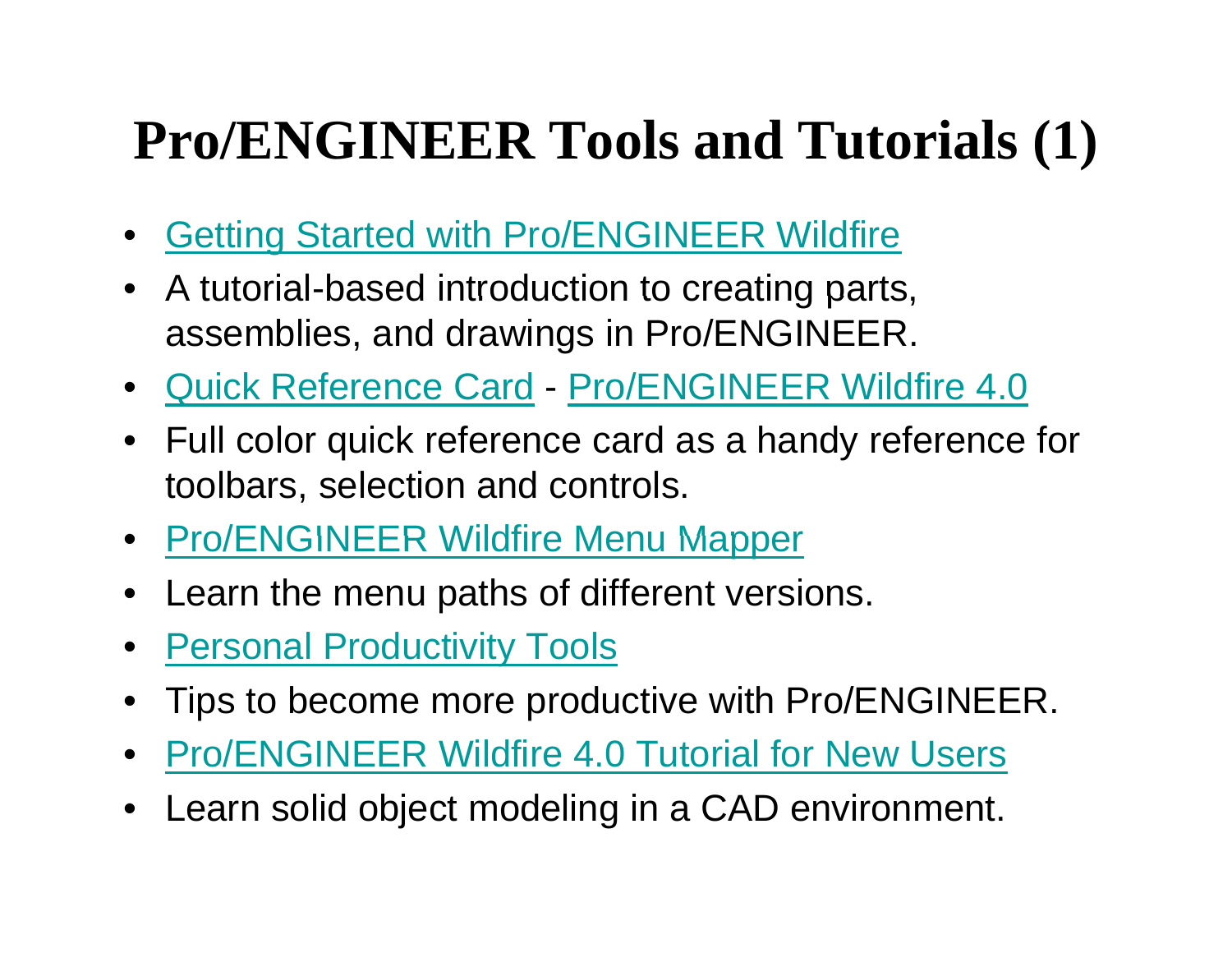# **Pro/ENGINEER Tools and Tutorials (2)**

- …
- Parts Library
- View parts libraries, use free Pro/ENGINEER drawings and CAD models from leading suppliers and search for manufacturers.
- Demos, Tools & Tutorials
- These additional demos and tutorials were developed by product experts.
- What's New in Pro/ENGINEER
- Find out what's new in the latest release of Pro/E.

## **Discussion Forum**